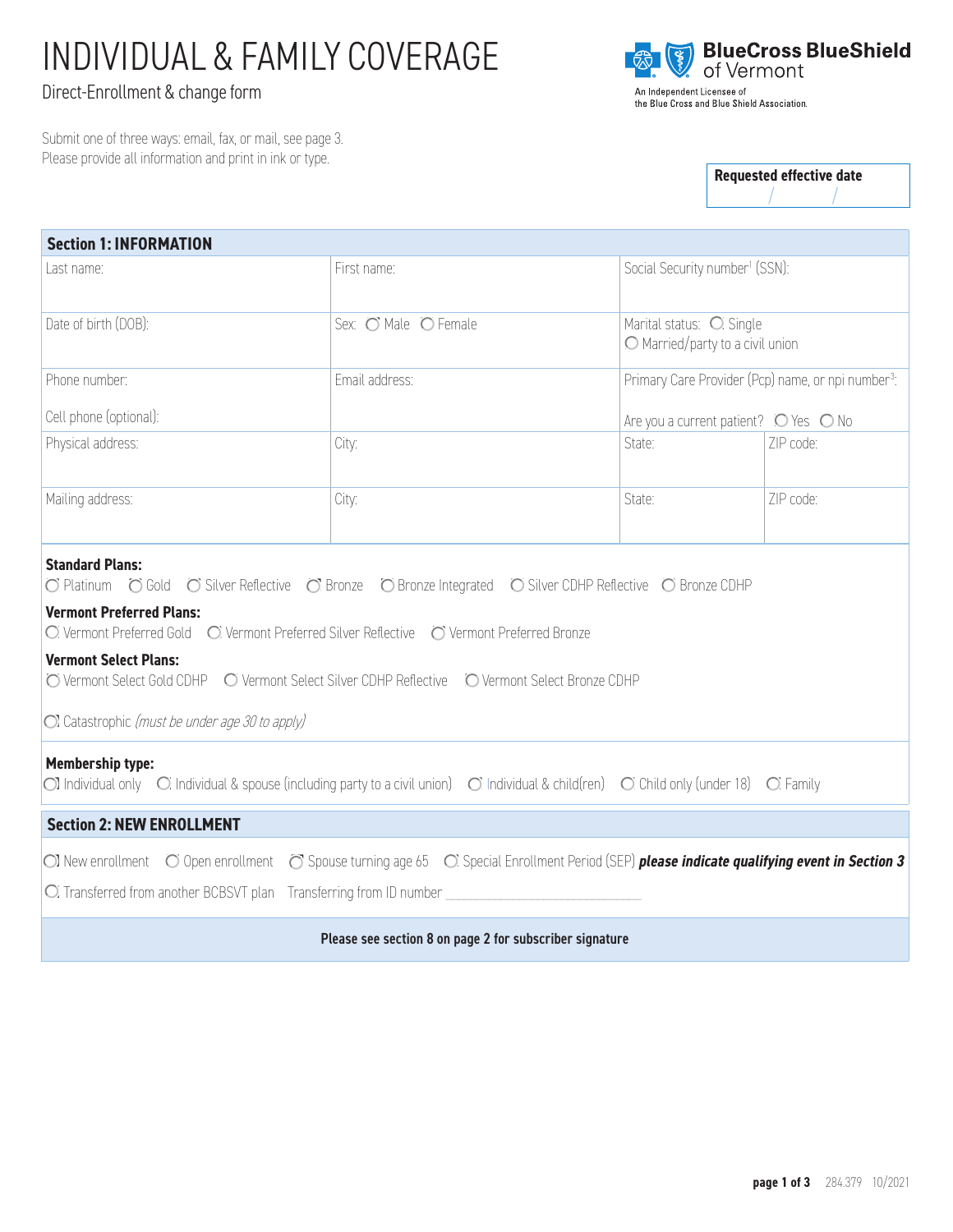|                                                                                                                                                                                                                                                                                                          | <b>Section 3: CHANGE/CANCELLATION</b>                                         |                                                                                  |                                                             |                                                                                 |                                                      |                                                                    |                       |
|----------------------------------------------------------------------------------------------------------------------------------------------------------------------------------------------------------------------------------------------------------------------------------------------------------|-------------------------------------------------------------------------------|----------------------------------------------------------------------------------|-------------------------------------------------------------|---------------------------------------------------------------------------------|------------------------------------------------------|--------------------------------------------------------------------|-----------------------|
|                                                                                                                                                                                                                                                                                                          | <b>CHANGE:</b><br>(including SEP qualifying events)                           |                                                                                  | Other changes:                                              |                                                                                 | <b>CANCEL:</b>                                       | Date of cancellation /                                             |                       |
| $\Box$ Birth                                                                                                                                                                                                                                                                                             | <b>Effective date</b> / /<br>$\Box$ Pregnancy                                 | $\Box$ Income change<br>$\Box$ Marriage                                          | □ Divorce/dissolution of Civil Union                        | $\Box$ Name change<br>$\Box$ New Vermont resident<br>date of move $\frac{1}{2}$ |                                                      | O Voluntary cancel<br>(please sign Section 8)<br>O Other (explain) |                       |
|                                                                                                                                                                                                                                                                                                          | $\Box$ Adoption<br>placement date /                                           | $\Box$ Court ordered change <sup>2</sup><br>$\Box$ Loss of coverage <sup>2</sup> |                                                             | $\Box$ Address change                                                           |                                                      |                                                                    |                       |
|                                                                                                                                                                                                                                                                                                          |                                                                               |                                                                                  | Section 4: LIST ALL DEPENDENTS BELOW TO BE ADDED OR REMOVED |                                                                                 |                                                      |                                                                    |                       |
| <b>Dependent Information</b><br>Important note: federal law mandates our collection of SSN for all members. <sup>1</sup>                                                                                                                                                                                 |                                                                               |                                                                                  |                                                             |                                                                                 | Primary Care Provider (PCP) Information <sup>3</sup> |                                                                    |                       |
|                                                                                                                                                                                                                                                                                                          | C Add C Remove                                                                |                                                                                  | SSN <sup>1</sup>                                            | Sex                                                                             | PCP Name:                                            |                                                                    |                       |
|                                                                                                                                                                                                                                                                                                          | Spouse/party to a civil union<br>Last name:                                   | First name:                                                                      | <b>DOB</b>                                                  | $\Box$ Male<br>$\Box$ Female                                                    | NPI No.3                                             | Are you a current patient?                                         | $O Yes$ $O No$        |
|                                                                                                                                                                                                                                                                                                          | O Add O Remove                                                                |                                                                                  | SSN <sup>1</sup>                                            | Sex                                                                             | PCP Name:                                            |                                                                    |                       |
|                                                                                                                                                                                                                                                                                                          | Child or incapacitated dependent 26 & older <sup>2</sup>                      |                                                                                  | <b>DOB</b>                                                  | $\Box$ Male<br>$\Box$ Female                                                    | NPI No.3                                             |                                                                    |                       |
|                                                                                                                                                                                                                                                                                                          | Last name:                                                                    | First name:                                                                      |                                                             |                                                                                 | PCP Name:                                            | Are you a current patient?                                         | <b>ONo</b><br>$O$ Yes |
|                                                                                                                                                                                                                                                                                                          | ○ Add ○ Remove<br>Child or incapacitated dependent 26 & older <sup>2</sup>    |                                                                                  | SSN <sup>1</sup><br><b>DOB</b>                              | Sex<br>$\Box$ Male                                                              | NPI No.3                                             |                                                                    |                       |
|                                                                                                                                                                                                                                                                                                          | Last name:                                                                    | First name:                                                                      |                                                             | $\Box$ Female                                                                   |                                                      | Are you a current patient?                                         | $O$ Yes<br>ONo        |
|                                                                                                                                                                                                                                                                                                          | O Add O Remove<br>Child or incapacitated dependent 26 & older <sup>2</sup>    |                                                                                  | SSN <sup>1</sup>                                            | Sex<br>$\Box$ Male                                                              | PCP Name:<br>NPI No.3                                |                                                                    |                       |
|                                                                                                                                                                                                                                                                                                          | Last name:                                                                    | First name:                                                                      | <b>DOB</b>                                                  | $\Box$ Female                                                                   |                                                      | Are you a current patient?                                         | $O$ Yes<br>ONo        |
| $O$ Add                                                                                                                                                                                                                                                                                                  | $\bigcirc$ Remove<br>Child or incapacitated dependent 26 & older <sup>2</sup> |                                                                                  | SSN <sup>1</sup><br><b>DOB</b>                              | Sex<br>$\Box$ Male                                                              | PCP Name:<br>NPI No.3                                |                                                                    |                       |
|                                                                                                                                                                                                                                                                                                          | Last name:                                                                    | First name:                                                                      |                                                             | $\Box$ Female                                                                   |                                                      | Are you a current patient?                                         | ONo<br>$O$ Yes        |
| $O$ Add                                                                                                                                                                                                                                                                                                  | O Remove<br>Child or incapacitated dependent 26 & older <sup>2</sup>          |                                                                                  | SSN <sup>1</sup><br><b>DOB</b>                              | Sex<br>$\Box$ Male                                                              | PCP Name:<br>NPI No.3                                |                                                                    |                       |
|                                                                                                                                                                                                                                                                                                          | Last name:                                                                    | First name:                                                                      |                                                             | $\Box$ Female                                                                   |                                                      | Are you a current patient?                                         | $O$ No<br>$O$ Yes     |
|                                                                                                                                                                                                                                                                                                          |                                                                               |                                                                                  |                                                             |                                                                                 |                                                      |                                                                    |                       |
| <b>Section 5: OTHER INSURANCE INFORMATION</b><br>If you obtain health insurance coverage with us, will you or any of your dependents be covered with another health or dental insurance plan<br>(including Medicare or Medicaid)?<br>$\Box$ Yes (please complete the applicable section below) $\Box$ No |                                                                               |                                                                                  |                                                             |                                                                                 |                                                      |                                                                    |                       |
|                                                                                                                                                                                                                                                                                                          | Insurance company (name and address)<br>Insurance company (name and address)  |                                                                                  |                                                             |                                                                                 |                                                      |                                                                    |                       |
| <b>MEDICAL</b>                                                                                                                                                                                                                                                                                           | Policyholder name                                                             | Policy certificate no.                                                           | Group no.                                                   | DENTAL<br>Policyholder name                                                     |                                                      | Policy certificate no.                                             | Group no.             |
|                                                                                                                                                                                                                                                                                                          | Effective date                                                                | Type of coverage<br>$\bigcap$ 1-person $\bigcap$ 2-person                        | Family                                                      | Effective date                                                                  |                                                      | Type of coverage<br>$\bigcirc$ 1-person $\bigcirc$ 2-person        | $\bigcap$ Family      |